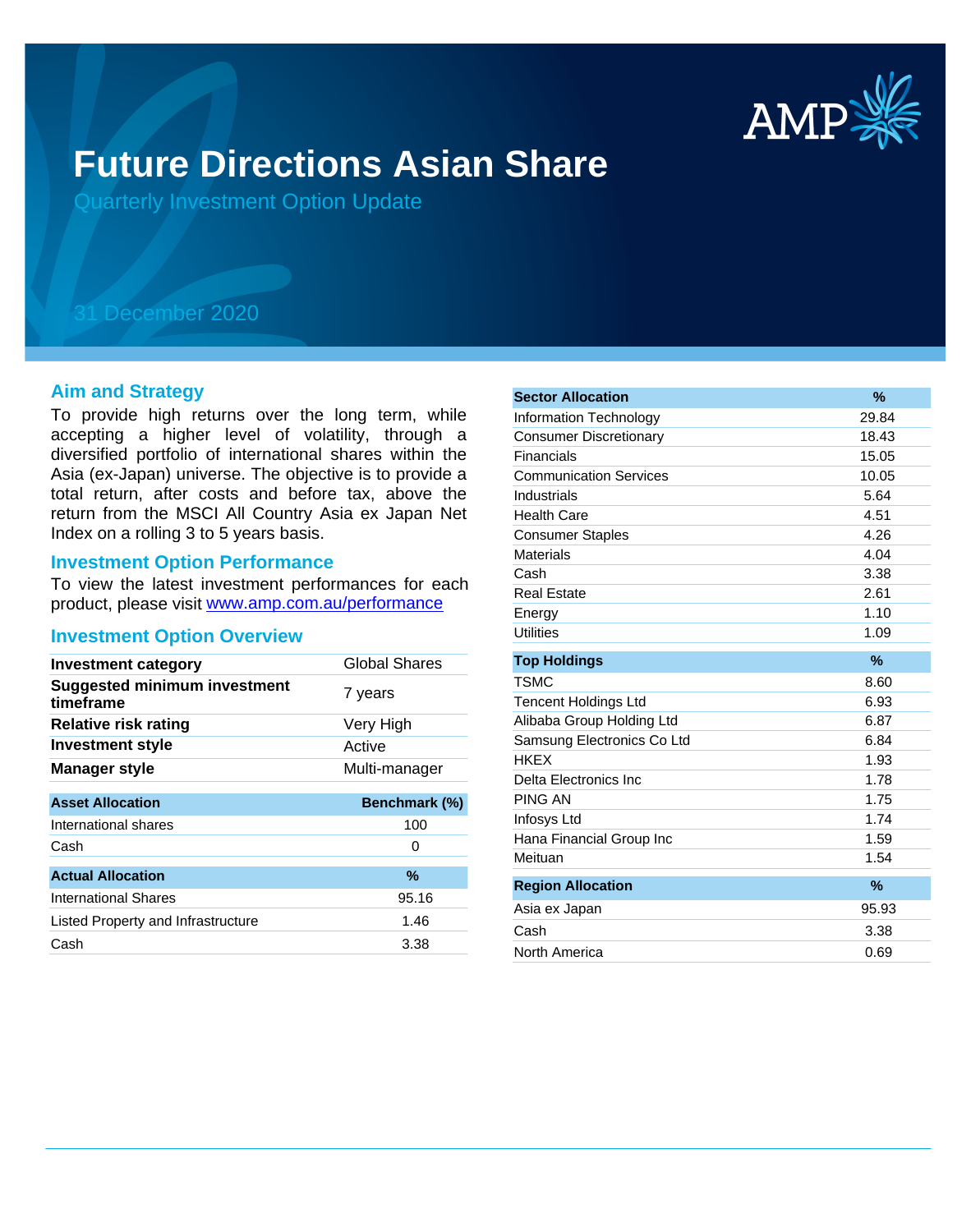## **Fund Performance**

The Fund posted a strong positive return (before fees) however underperformed its benchmark during the December quarter. While both underlying managers gained ground during the period, each manager underperformed the benchmark, with NinetyOne faring relatively better than Lazard. The Fund continues to outperform over the long term, including over 5 years (annualised). (All returns are before fees.)

Stock selection was the main detractor from the Fund's relative returns, while country allocation (excluding cash) was broadly neutral for relative performance.

At the country level, an overweight position in South Korea and underweight exposure in Malaysia were the main contributors, while the Fund's cash position, particularly US dollars, was the main drag on relative returns.

Sector allocation (excluding the cash position) added value. The overweight position in information technology was a standout contributor, with the underweight exposure to real estate also adding value. This outweighed the negative effects of an underweight exposure to financials which was the main detractor.

At the security level, the main detractor from relative returns was an underweight position in Chinese electric car maker NIO (+113%). The company's share price continued to soar along with other electric car manufacturers, while the company has found ongoing support as the demand for new vehicles in China has rebounded sharply since the COVID-19 lockdowns in early 2020, as evidenced when it released its results for Q3 2020 which included revenue which exceeded market expectations. Other detractors included an overweight holding in Chinese pharma CSPC Pharmaceutical (-21%) and a nil holding in Chinese agriculture-focused online platform provider Pinduoduo (+123%).

A significant contributor to relative returns was an overweight position in Taiwan Semiconductor Manufacturing (+25%), which continues to benefit from demand created by smart phones and technology upgrades caused by the pandemic, and saw its share price boosted further by reports that Apple is working on a new series of Mac processors, with plans to outperform Intel. Other contributors included overweight positions in Taiwanese-based electronics manufacturer Delta Electronics (+38%) and Chinese clinical research service provider Hangzhou Tigermed Consulting Company (+33%).

## **Market Review**

International shares produced a very strong performance over the December quarter, rising by 12.33% as measured by the MSCI World ex Australia index. Shares fell early in the quarter as COVID-19 numbers continued to rise in many parts of Europe and the US, leading some countries to reintroduce social distancing restrictions, which in many cases have been devastating to economies and businesses. Mid-quarter however, the market received a huge boost from announcements of successful COVID-19 vaccine trials from Moderna, Pfizer and Oxford-AstraZeneca. These vaccines were shown to be around 95% effective in preliminary results. Approval and initial rollout have now already occurred in some countries, with markets closely watching for medical results and data. The other major story over the quarter was the US election, with a Biden win finally confirmed in very early January 2021, as was a Democrat victory in both the Senate and the House. Markets broadly reacted positively as results increased in clarity through the period. In other positive news for markets, the UK and Europe also finally agreed on a Brexit deal at year-end, over 4 years after the referendum, allowing markets to put much of the related uncertainty into the rear-view mirror. Emerging markets, meanwhile, were also very strong over the period and outperformed their developed market peers, as economies continued to recover and resource prices rose strongly. The MSCI Emerging Markets index closed the quarter up by 16.02%. (All indices are quoted in local currency terms and on a total-return basis, unless otherwise stated.)

## **Outlook**

The medium-term outlook for earnings remains difficult to predict; and varies greatly depending on company specifics. There is also the potential for shorter-term volatility as the market digests the implications of a Biden administration. We continue to believe investors should exercise caution, particularly where prices have risen quickly, and where valuations look stretched. Amid changing consumer dynamics, many companies will likely face challenging conditions for some time, while stronger businesses are likely to emerge from the COVID-19 crisis with gained market share. Risks of further pandemic breakouts and, indeed, the manner in which governments choose to respond, remain a risk until vaccines are fully implemented. Governments generally continue to implement supportive monetary and fiscal programmes to ease shorter-term burdens and keep economies more resilient, though some concern is growing around the sustainability of some programmes. Despite this, we believe the longer-term market trend will remain to the upside. As always, while the near-term direction of markets is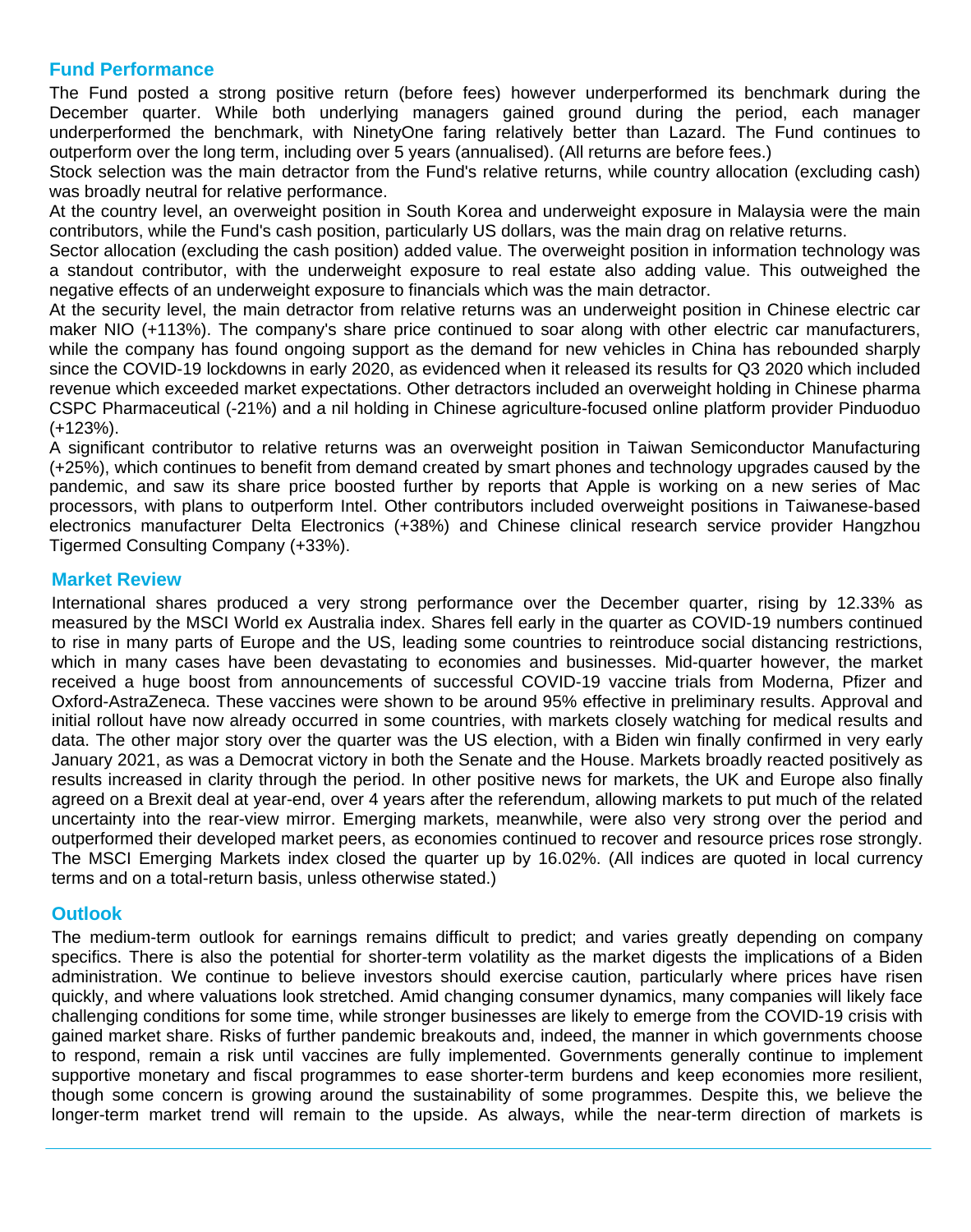impossible to accurately predict, we believe that those with a diversified portfolio of quality businesses, bought at a reasonable price, are likely to do well over the long term.